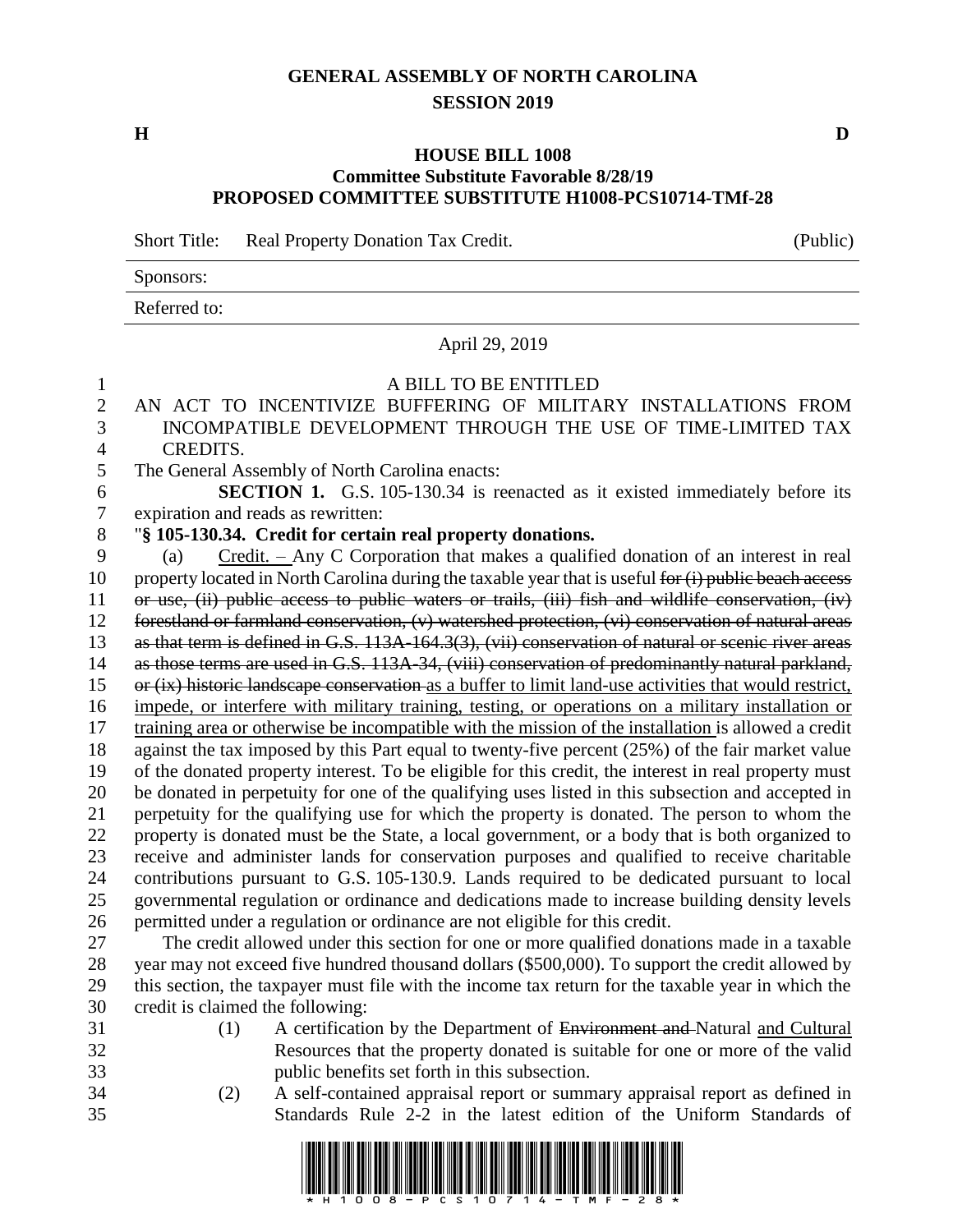|                     | <b>General Assembly Of North Carolina</b><br><b>Session 2019</b>                                                                                                                                  |
|---------------------|---------------------------------------------------------------------------------------------------------------------------------------------------------------------------------------------------|
| 1<br>$\overline{2}$ | Professional Appraisal Practice as promulgated by the Appraisal Foundation<br>for the property. For fee simple absolute donations of real property, a taxpayer                                    |
| 3<br>4              | may submit documentation of the county's appraised value of the donated<br>property, as adjusted by the sales assessment ratio, in lieu of an appraisal                                           |
| 5                   | report.                                                                                                                                                                                           |
| 6<br>7              | $Limitation.$ – The credit allowed by this section may not exceed the amount of tax<br>(b)<br>imposed by this Part for the taxable year reduced by the sum of all credits allowed, except         |
| 8                   | payments of tax made by or on behalf of the taxpayer.                                                                                                                                             |
| 9                   | Carryforward. - Any unused portion of this credit may be carried forward for the next<br>(c)                                                                                                      |
| 10                  | succeeding five years.                                                                                                                                                                            |
| 11<br>12            | No Double Benefit. $-$ That portion of a qualifying donation that is the basis for a credit<br>(d)<br>allowed under this section is not eligible for deduction as a charitable contribution under |
| 13                  | G.S. 105-130.9."                                                                                                                                                                                  |
| 14<br>15            | <b>SECTION 2.</b> G.S. 105-151.12 is reenacted as it existed immediately before its<br>expiration, is recodified as G.S. 105-153.11, and reads as rewritten:                                      |
| 16                  | "§ 105-153.11. Credit for certain real property donations.                                                                                                                                        |
| 17                  | Credit. – An individual or pass-through entity that makes a qualified donation of an<br>(a)                                                                                                       |
| 18                  | interest in real property located in North Carolina during the taxable year that is useful for (i)                                                                                                |
| 19                  | public beach access or use, (ii) public access to public waters or trails, (iii) fish and wildlife                                                                                                |
| 20                  | conservation, (iv) forestland or farmland conservation, (v) watershed protection, (vi)                                                                                                            |
| 21                  | conservation of natural areas as that term is defined in G.S. 113A-164.3(3), (vii) conservation of                                                                                                |
| 22                  | natural or scenic river areas as those terms are used in G.S. 113A-34, (viii) conservation of                                                                                                     |
| 23                  | predominantly natural parkland, or (ix) historic landscape conservation as a buffer to limit                                                                                                      |
| 24                  | land-use activities that would restrict, impede, or interfere with military training, testing, or                                                                                                 |
| 25                  | operations on a military installation or training area or otherwise be incompatible with the                                                                                                      |
| 26                  | mission of the installation is allowed a credit against the tax imposed by this Part equal to                                                                                                     |
| 27                  | twenty-five percent (25%) of the fair market value of the donated property interest. To be eligible                                                                                               |
| 28                  | for this credit, the interest in property must be donated in perpetuity for one of the qualifying                                                                                                 |
| 29                  | uses listed in this subsection and accepted in perpetuity for the qualifying use for which the                                                                                                    |
| 30                  | property is donated. The person to whom the property is donated must be the State, a local                                                                                                        |
| 31                  | government, or a body that is both organized to receive and administer lands for conservation                                                                                                     |
| 32                  | purposes and qualified to receive charitable contributions under the Code. Lands required to be                                                                                                   |
| 33<br>34            | dedicated pursuant to local governmental regulation or ordinance and dedications made to<br>increase building density levels permitted under a regulation or ordinance are not eligible for this  |
| 35                  | credit.                                                                                                                                                                                           |
| 36                  | To support the credit allowed by this section, the taxpayer must file with the income tax return                                                                                                  |
| 37                  | for the taxable year in which the credit is claimed the following:                                                                                                                                |
| 38                  | A certification by the Department of Environment and Natural and Cultural<br>(1)                                                                                                                  |
| 39                  | Resources that the property donated is suitable for one or more of the valid                                                                                                                      |
| 40                  | public benefits set forth in this subsection. The certification for a qualified                                                                                                                   |
| 41                  | donation made by a pass-through entity must be filed by the pass-through                                                                                                                          |
| 42                  | entity.                                                                                                                                                                                           |
| 43                  | A self-contained or summary appraisal report as defined in Standards Rule<br>(2)                                                                                                                  |
| 44                  | 2-2 in the latest edition of the Uniform Standards of Professional Appraisal                                                                                                                      |
| 45                  | Practice as promulgated by the Appraisal Foundation for the property. For fee                                                                                                                     |
| 46                  | simple absolute donations of real property, a taxpayer may submit                                                                                                                                 |
| 47                  | documentation of the county's appraised value of the donated property, as                                                                                                                         |
| 48                  | adjusted by the sales assessment ratio, in lieu of an appraisal report.                                                                                                                           |
| 49                  | Individuals. – The aggregate amount of credit allowed to an individual in a taxable<br>$\left( a1\right)$                                                                                         |
| 50                  | year under this section for one or more qualified donations made during the taxable year, whether                                                                                                 |
| 51                  | made directly or indirectly as owner of a pass-through entity, may not exceed two hundred fifty                                                                                                   |